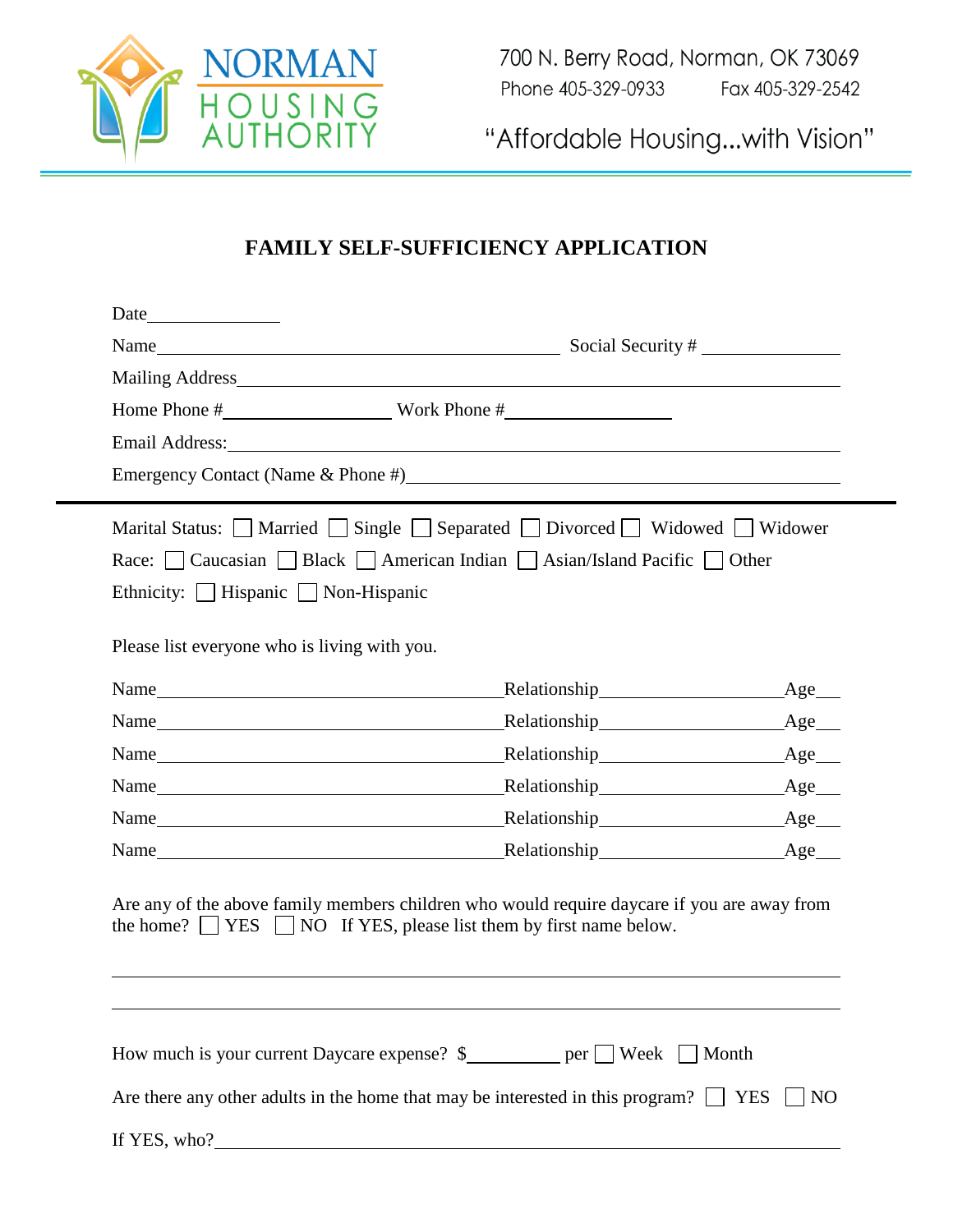

"Affordable Housing...with Vision"

Check any of the following types of assistance you are currently receiving and indicate how long you have been receiving the assistance.

| TANF for                                                                                                                                                                                                                                                                                                                                                                                                                                          | Food Stamps for                                                                 |
|---------------------------------------------------------------------------------------------------------------------------------------------------------------------------------------------------------------------------------------------------------------------------------------------------------------------------------------------------------------------------------------------------------------------------------------------------|---------------------------------------------------------------------------------|
| HIRE Program for                                                                                                                                                                                                                                                                                                                                                                                                                                  | Voc-Rehab for                                                                   |
|                                                                                                                                                                                                                                                                                                                                                                                                                                                   | SSI or SSD for                                                                  |
|                                                                                                                                                                                                                                                                                                                                                                                                                                                   |                                                                                 |
|                                                                                                                                                                                                                                                                                                                                                                                                                                                   | Other (Please describe and indicate how long received)<br><u>Described</u> 2014 |
|                                                                                                                                                                                                                                                                                                                                                                                                                                                   |                                                                                 |
|                                                                                                                                                                                                                                                                                                                                                                                                                                                   |                                                                                 |
| What are your current sources of income and how much do you receive monthly?                                                                                                                                                                                                                                                                                                                                                                      |                                                                                 |
|                                                                                                                                                                                                                                                                                                                                                                                                                                                   | 1. $\qquad \qquad \text{S per month}$                                           |
|                                                                                                                                                                                                                                                                                                                                                                                                                                                   | 2. $\frac{\text{S per month}}{\text{S per month}}$                              |
|                                                                                                                                                                                                                                                                                                                                                                                                                                                   | 3. $\qquad \qquad \text{S per month}$                                           |
|                                                                                                                                                                                                                                                                                                                                                                                                                                                   | 4. $\qquad \qquad \text{S per month}$                                           |
|                                                                                                                                                                                                                                                                                                                                                                                                                                                   | 5. $\qquad \qquad \qquad \text{S per month}$                                    |
| Please indicate your current educational level (check the last completed level):<br>$\Box$ 1 $\Box$ 2 $\Box$ 3 $\Box$ 4 $\Box$ 5 $\Box$ 6 $\Box$ 7 $\Box$ 8 $\Box$ 9 $\Box$ 10 $\Box$ 11 $\Box$ 12 $\Box$ GED<br>□ HS Diploma College $\Box$ 1 $\Box$ 2 $\Box$ 3 $\Box$ 4 $\Box$ Bachelor's $\Box$ Master's<br>Are you currently attending classes? $\Box$ YES $\Box$ NO If YES, please list your classes and<br>where you are taking them.<br>1. |                                                                                 |
| 2.                                                                                                                                                                                                                                                                                                                                                                                                                                                |                                                                                 |
| 3.                                                                                                                                                                                                                                                                                                                                                                                                                                                |                                                                                 |
| 4.                                                                                                                                                                                                                                                                                                                                                                                                                                                |                                                                                 |
| 5.                                                                                                                                                                                                                                                                                                                                                                                                                                                |                                                                                 |
| 6.                                                                                                                                                                                                                                                                                                                                                                                                                                                |                                                                                 |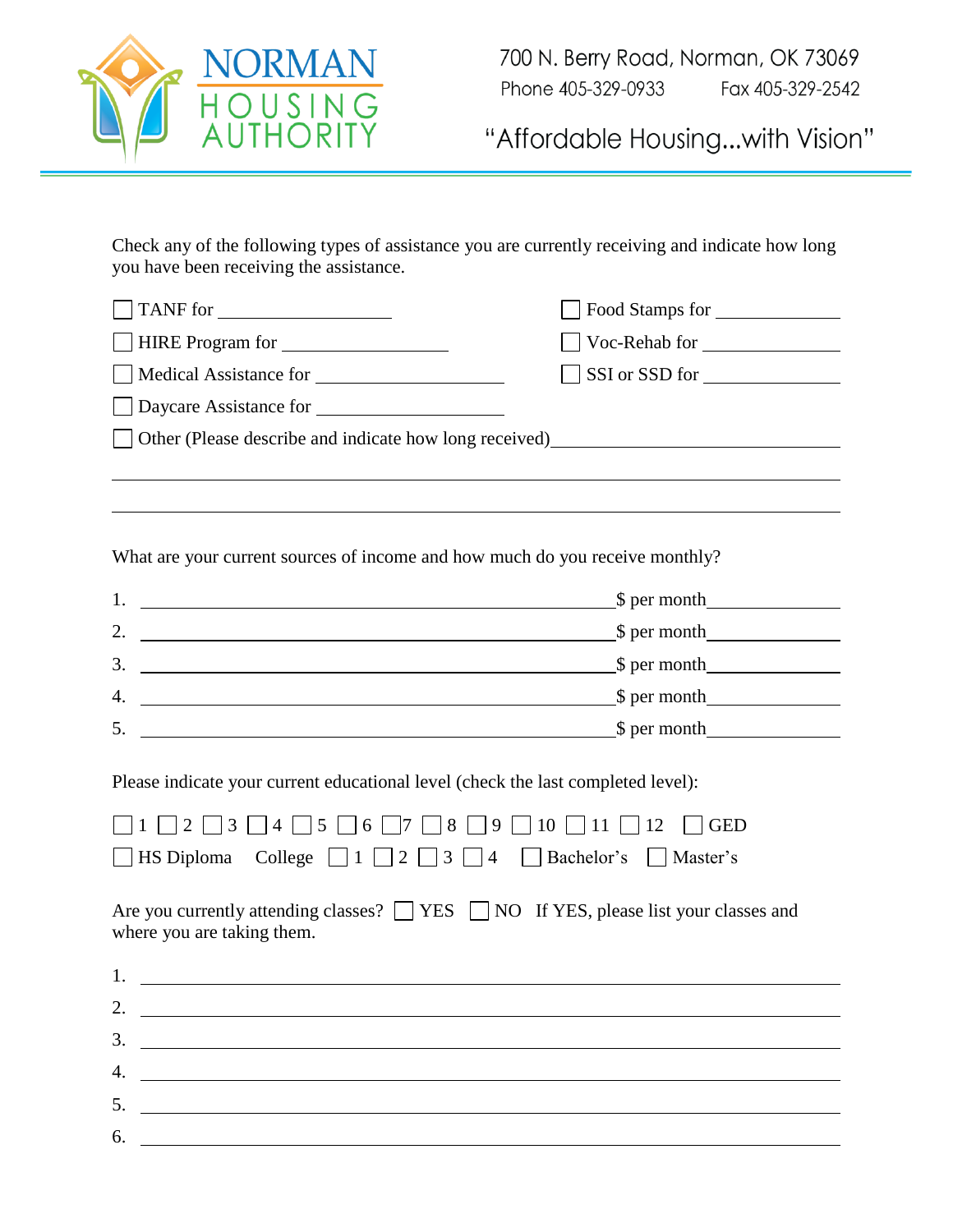

"Affordable Housing...with Vision"

| What is your Major or area of study?                                                                                                                                                                                                   |
|----------------------------------------------------------------------------------------------------------------------------------------------------------------------------------------------------------------------------------------|
|                                                                                                                                                                                                                                        |
|                                                                                                                                                                                                                                        |
|                                                                                                                                                                                                                                        |
| Has an agency ever paid for your training? $\Box$ YES $\Box$ NO If YES, what was the name of the<br>agency and where was it located?                                                                                                   |
|                                                                                                                                                                                                                                        |
|                                                                                                                                                                                                                                        |
| Did you complete the training for which they paid? $\Box$ YES $\Box$ NO                                                                                                                                                                |
| Have you ever had a student loan(s)? $\Box$ YES $\Box$ NO If YES, what is the current status of the<br>$\lceil \cdot \rceil$ Deferred while in school $\lceil \cdot \rceil$ Current on payments $\lceil \cdot \rceil$ In default       |
| Please list any specific skills you have now.                                                                                                                                                                                          |
|                                                                                                                                                                                                                                        |
| 2. $\overline{\phantom{a}}$                                                                                                                                                                                                            |
| $3.$ $\overline{\phantom{a}}$                                                                                                                                                                                                          |
|                                                                                                                                                                                                                                        |
|                                                                                                                                                                                                                                        |
|                                                                                                                                                                                                                                        |
| What type of work are you interested in doing?<br><u>Universe of the set of the set of the set of the set of the set of the set of the set of the set of the set of the set of the set of the set of the set of the set of the set</u> |
|                                                                                                                                                                                                                                        |
|                                                                                                                                                                                                                                        |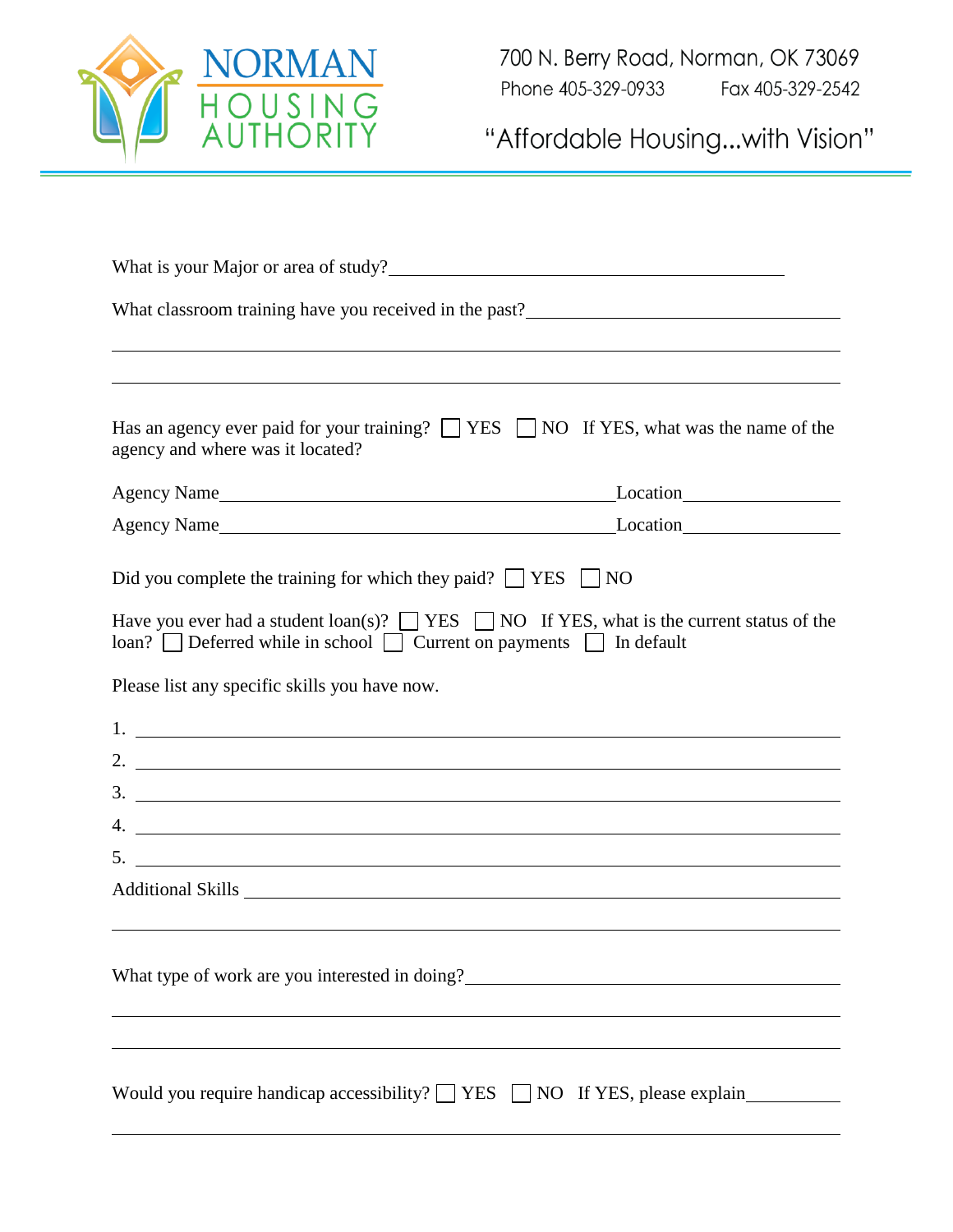

"Affordable Housing...with Vision"

|                                                                                                                                                                                                                                                                                                                                              | What is your goal or goals?                                                             |                                                                                           |
|----------------------------------------------------------------------------------------------------------------------------------------------------------------------------------------------------------------------------------------------------------------------------------------------------------------------------------------------|-----------------------------------------------------------------------------------------|-------------------------------------------------------------------------------------------|
|                                                                                                                                                                                                                                                                                                                                              |                                                                                         |                                                                                           |
|                                                                                                                                                                                                                                                                                                                                              |                                                                                         |                                                                                           |
|                                                                                                                                                                                                                                                                                                                                              |                                                                                         |                                                                                           |
| If selected for this program, which of the following services or resources would you need to<br>reach your goal(s)?                                                                                                                                                                                                                          |                                                                                         |                                                                                           |
| Daycare Assistance<br>Drug/Alcohol Rehabilitation<br><b>Reading Skills</b><br><b>Job Preparedness</b><br>Other, please list <u> and</u> the set of the set of the set of the set of the set of the set of the set of the set of the set of the set of the set of the set of the set of the set of the set of the set of the set of the set o | <b>Medical Assistance</b><br>Education / GED<br><b>Math Skills</b><br><b>Job Search</b> | Transportation<br><b>Career Counseling</b><br><b>Job Training</b><br><b>Job Placement</b> |
|                                                                                                                                                                                                                                                                                                                                              |                                                                                         |                                                                                           |
|                                                                                                                                                                                                                                                                                                                                              |                                                                                         |                                                                                           |
|                                                                                                                                                                                                                                                                                                                                              |                                                                                         |                                                                                           |
| What areas have caused you difficulty in obtaining your goal(s)?                                                                                                                                                                                                                                                                             |                                                                                         |                                                                                           |
|                                                                                                                                                                                                                                                                                                                                              |                                                                                         |                                                                                           |
|                                                                                                                                                                                                                                                                                                                                              |                                                                                         |                                                                                           |
|                                                                                                                                                                                                                                                                                                                                              |                                                                                         |                                                                                           |
|                                                                                                                                                                                                                                                                                                                                              |                                                                                         |                                                                                           |
|                                                                                                                                                                                                                                                                                                                                              |                                                                                         |                                                                                           |
|                                                                                                                                                                                                                                                                                                                                              |                                                                                         |                                                                                           |
|                                                                                                                                                                                                                                                                                                                                              |                                                                                         |                                                                                           |
|                                                                                                                                                                                                                                                                                                                                              |                                                                                         |                                                                                           |
|                                                                                                                                                                                                                                                                                                                                              |                                                                                         |                                                                                           |
|                                                                                                                                                                                                                                                                                                                                              |                                                                                         |                                                                                           |
|                                                                                                                                                                                                                                                                                                                                              |                                                                                         |                                                                                           |
|                                                                                                                                                                                                                                                                                                                                              |                                                                                         |                                                                                           |
| What steps do you feel would be necessary for you to reach your goal(s) and when do you plan<br>to complete each step?<br>1.<br>2.<br>$\overline{\phantom{a}}$<br>6.<br><u> 1980 - Jan Samuel Barbara, margaret eta idazlea (h. 1980).</u>                                                                                                   |                                                                                         | $\mathbf{By}$<br>$\mathbf{By}$<br>By<br>By<br>$\mathbf{By}$<br>By                         |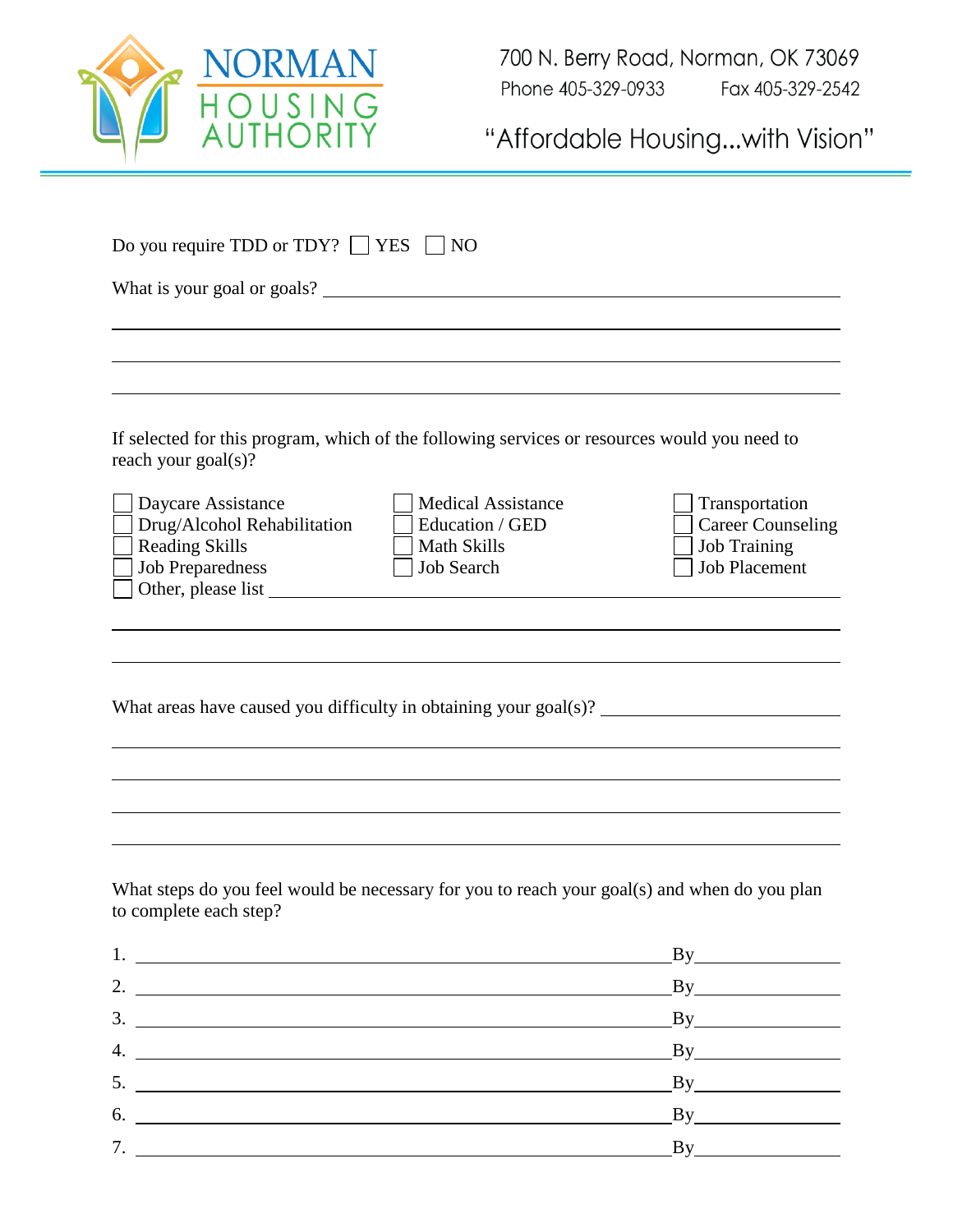

700 N. Berry Road, Norman, OK 73069 Fax 405-329-2542 Phone 405-329-0933

"Affordable Housing...with Vision"

| Are there any reasons you cannot begin work or training now? $\Box$ YES $\Box$ NO If YES, please |  |
|--------------------------------------------------------------------------------------------------|--|
| list them.                                                                                       |  |

Please provide your work history beginning with your current employer, if any, and working backwards from your most recent employment.

| Employer                                                                                                                                                                                                                       | Start Date                                                                                                                                                                                                                             |
|--------------------------------------------------------------------------------------------------------------------------------------------------------------------------------------------------------------------------------|----------------------------------------------------------------------------------------------------------------------------------------------------------------------------------------------------------------------------------------|
|                                                                                                                                                                                                                                | End Date                                                                                                                                                                                                                               |
|                                                                                                                                                                                                                                | Pay Rate \$                                                                                                                                                                                                                            |
|                                                                                                                                                                                                                                | Hours per Week                                                                                                                                                                                                                         |
| Reason for leaving the state of the state of the state of the state of the state of the state of the state of the state of the state of the state of the state of the state of the state of the state of the state of the stat |                                                                                                                                                                                                                                        |
|                                                                                                                                                                                                                                | Start Date                                                                                                                                                                                                                             |
|                                                                                                                                                                                                                                |                                                                                                                                                                                                                                        |
| Responsibilities exponentially a control of the set of the set of the set of the set of the set of the set of the set of the set of the set of the set of the set of the set of the set of the set of the set of the set of th | Pay Rate \$                                                                                                                                                                                                                            |
| <u> 1989 - Johann Barn, fransk politik (d. 1989)</u>                                                                                                                                                                           | Hours per Week                                                                                                                                                                                                                         |
|                                                                                                                                                                                                                                | Reason for leaving<br><u>example and the contract of the contract of the contract of the contract of the contract of the contract of the contract of the contract of the contract of the contract of the contract of the contract </u> |
| Employer                                                                                                                                                                                                                       | Start Date                                                                                                                                                                                                                             |
|                                                                                                                                                                                                                                |                                                                                                                                                                                                                                        |
| Responsibilities exponentially a control of the set of the set of the set of the set of the set of the set of the set of the set of the set of the set of the set of the set of the set of the set of the set of the set of th | Pay Rate \$                                                                                                                                                                                                                            |
|                                                                                                                                                                                                                                | Hours per Week                                                                                                                                                                                                                         |
|                                                                                                                                                                                                                                |                                                                                                                                                                                                                                        |
|                                                                                                                                                                                                                                | Start Date                                                                                                                                                                                                                             |
|                                                                                                                                                                                                                                | End Date                                                                                                                                                                                                                               |
|                                                                                                                                                                                                                                | Pay Rate \$                                                                                                                                                                                                                            |
|                                                                                                                                                                                                                                | Hours per Week                                                                                                                                                                                                                         |